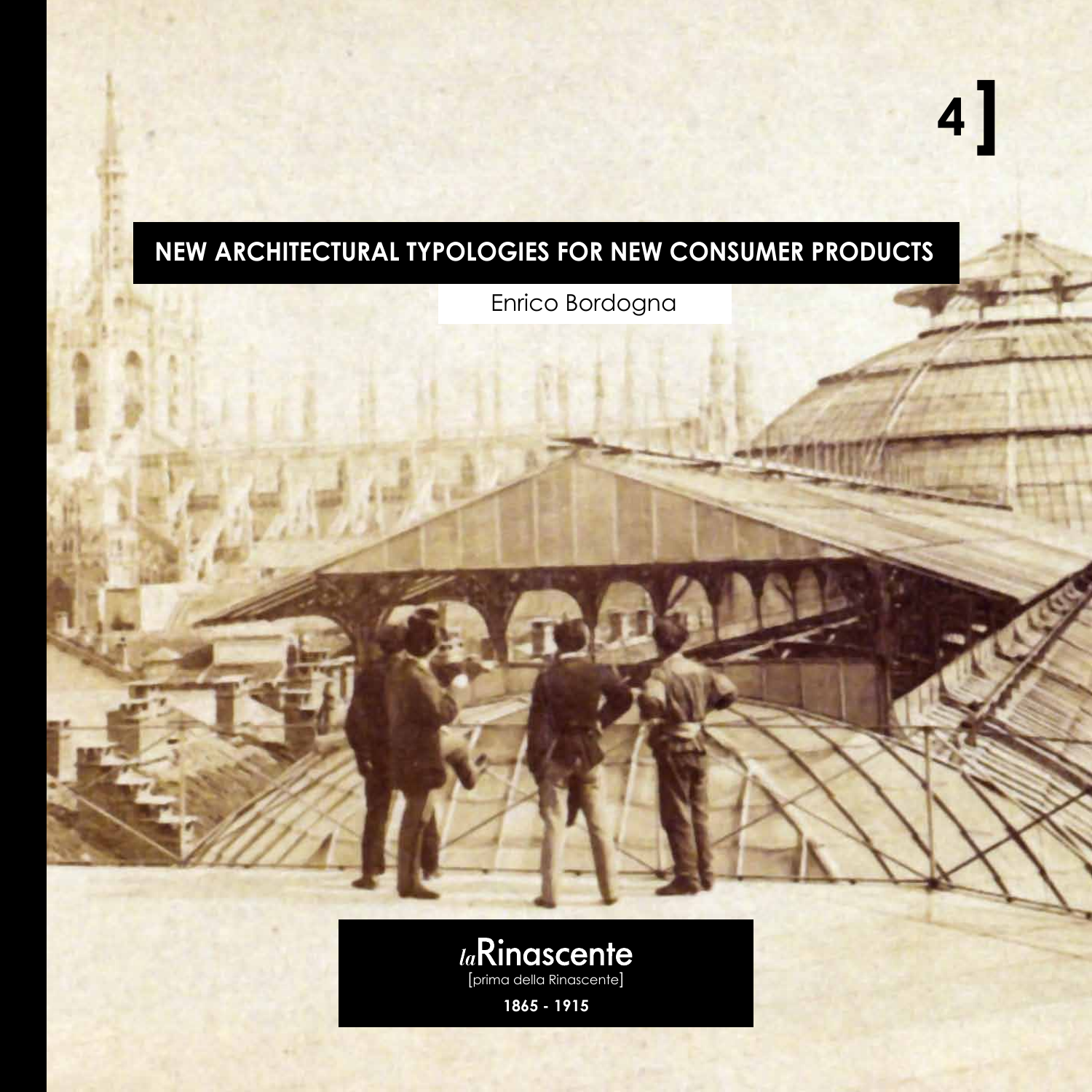After the epic struggle for freedom and national unity in the north of Italy and in particular in Milan and hinterland, diverging and at times even conflicting factions emerged regarding the future development of the city and its architecture.

As early as the first half of the century there were opposing sides: the supporters of the neoclassic option, hugely innovative at the outset with the magnificent Napoleonic projects of the *'Foro Bonaparte'* by Giovanni Antonio Antolini and the *'Piano degli Ar-*

*tisti'* in 1807, but progressively weakened by repetitive codification; and those who supported the line of Carlo Cattaneo aiming at reviving the style of Donato Bramante and Italian medieval architecture. The Romanesque evocative of the age of free city-states went beyond being a simple revival of style as it expressed, in fact, a precise conceptualisation of the city and the entire society.



Parade of trams in Duomo square, Milan, beginning XX Century

by the new operations of banks, finance and the institutions of the new central government that had just been proclaimed.

It is enough to survey the northern outskirts of Milan, i.e. Lambrate, Greco, Niguarda and Bovisa, or the main roads through the valleys of the River Olona and Lambro to come across, still today, the wonderful industrial buildings and connected facilities – dormitories, canteens, vocational schools, workers' houses, housing estates, public baths – that

> show how the Romanesque was the expression of pride of a managing class fully aware of the fact that the success of their manufacturing also meant the overall progress of society. In the same way it is enough to wander through the city centre – Piazza Cordusio, Via Dante, Piazze degli Affari – in order to find the power houses of banks and financial institutions built in the cold Neo-Renaissance

Even after the Unification this divergence of opinions not only persisted but became ever more complex. The neoclassical movement, which had progressively weakened, continued to oppose not only the Romanesque of industrial architecture and of the new facilities for the working classes, but also the emergence of a new Neo-Renaissance style from central Italy, which had been absent from Milan and its territory until then, that was being adopted

style. This style is coldly and rhetorically celebratory, nearly out of place when juxtaposed with the industriousness of the city of Milan, and only the Galleria by Giuseppe Mengoni stands as an example in which the architectural typology mitigates this effect.

However in these years of economic growth a third component makes an appearance, the one linked to mass consumerism. Here the architec-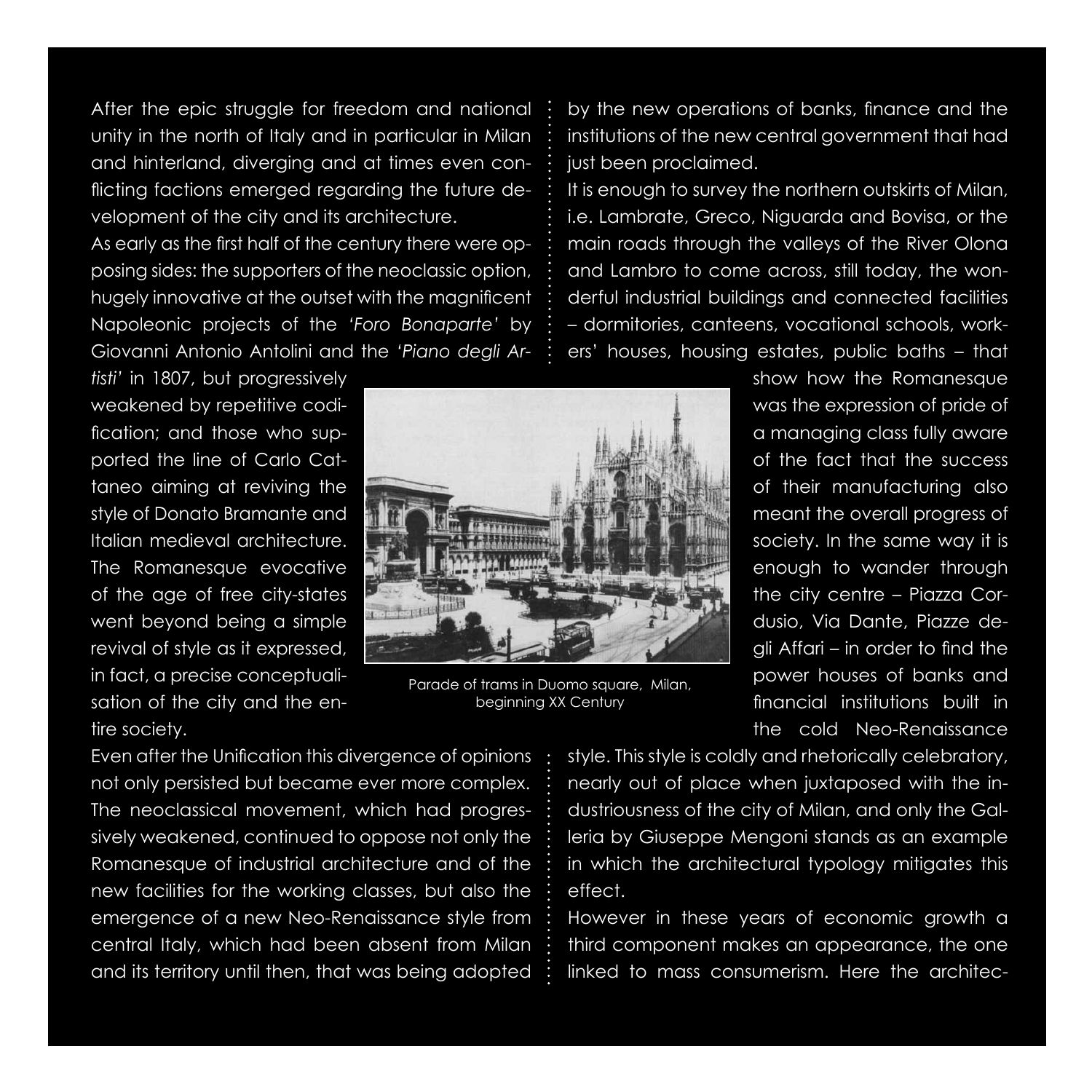ture of iron and brick evolved into more modern forms, more transparent, more pleasing in order to facilitate and incentivise the purchasing of merchandise, products and produce that had to be displayed, advertised and illuminated in the most persuasive of ways. The first most striking example of this model was the 'Grandi Magazzini Bocconi', established by the brothers Luigi and Ferdinando Bocconi. After starting out in 1865 with a modest fabric shop in Via Santa Radegonda, they leased

and turned the Hôtel Confortable into a department store with the significant name of Aux Villes d'Italie in 1877. This was then replaced by the famous department store 'Alle città d'Italia' purposely built in 1889 by Giovanni Giachi in Piazza Duomo, as an extension to northern the portico of the piazza itself that had been designed by Mengoni. The building conceived by Giachi immediately had a

major impact on the city's panorama: not only because it marked the commercial invention of the department store, in reality the idea had been imported from France, but above all because of its architectural character. A building that had a portico along its whole length facing the piazza that was symbolically the very heart of Milan so that the Milanese out for a stroll passed by a continuous row of shop windows displaying their merchan-

dise in full view of passers-by. The windows were illuminated by electric lights that had only recently displaced gas lamps, thus drawing people into the store where vast spaces with settings and architecture frequently alluded to the sophisticated provenance of the merchandise on display. In the building by Giachi next to the structures built with iron and bricks, there was a good use of glass, indispensable for opening up as much as possible the view from outside the building of the merchan-

> dise and goods on display and the animated scenes of the public and customers inside the store.

Two further buildings followed this new tendency.

A short distance from Piazza Duomo, in Via Tommaso Grossi, Luigi Broggi built the store 'Magazzini Contratti' in 1903 (still standing today but used for other purposes). It was a very innovative construction in moderate Liberty style, in-

spired by contemporary Belgian and French designs and characterised by the systematic use of reinforced concrete with a façade almost entirely made of glass interrupted only by the rhythm of the structure, almost like a curtain wall ante litteram, fulfilling the same requirements as the building by Giachi. Comparable to the preceding two constructions is

the building belonging to the company Gondrand which is still standing today in Via Pontaccio. It



Luigi Broggi, Magazzini Contratti, via Tommaso Grossi 8, Milan, 1901-1903